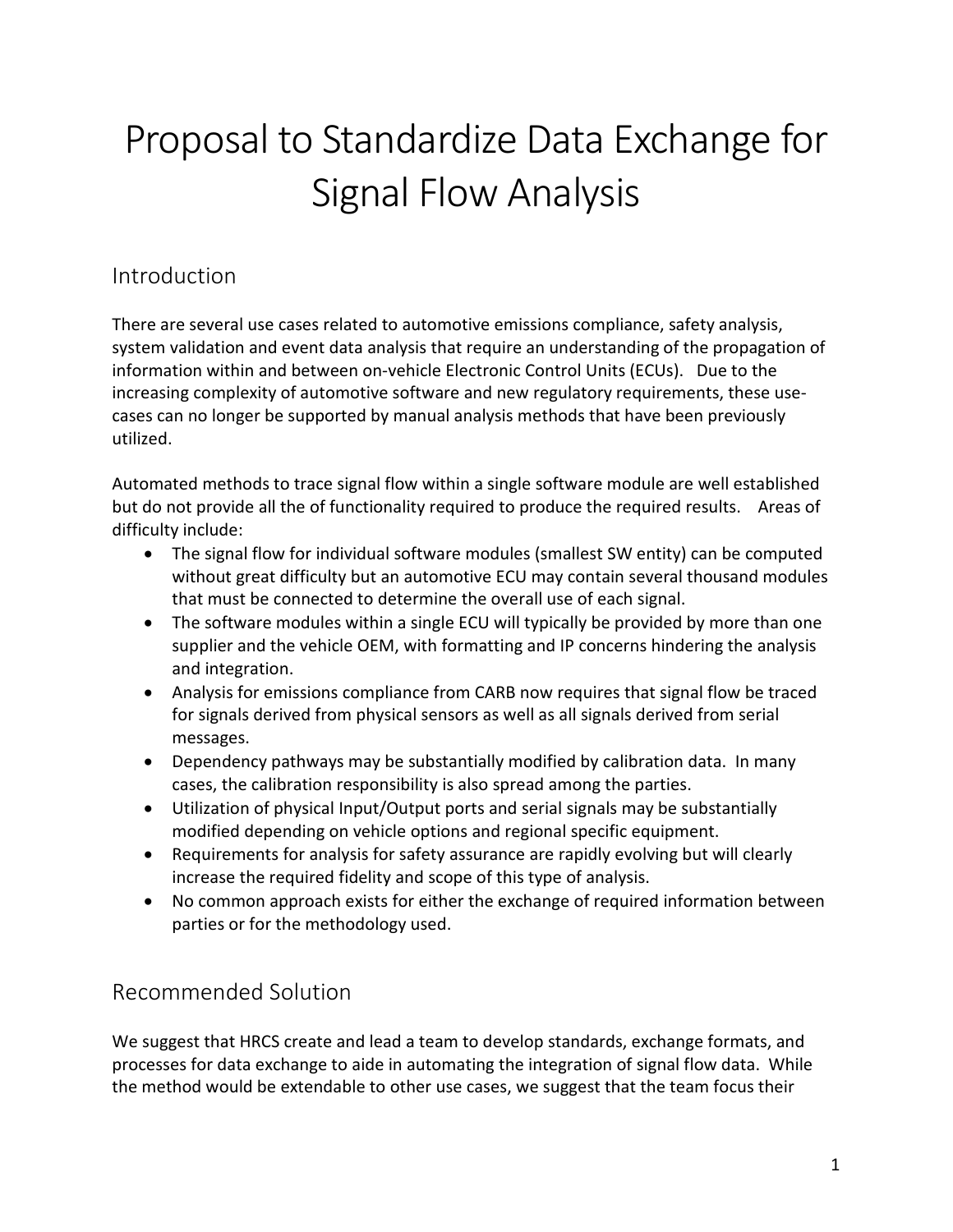initial efforts on the data needed to produce the required CARB Functional Signal Dependency Report.

SAE ITC's HRCS Consortium is well positioned to address the challenges identified above. One of HRCS' key goals is to improve communication of complex design and operating information between OEMs, suppliers, integrators and operators. Formalizing the communications required to integrate signal flow data for modules provided by multiple suppliers is natural application of one of HRCS' primary objectives.

The team would be composed of contributors from SAE, OEMs, Suppliers, and (when appropriate) CARB. This would begin with an activity to clarify requirements and then transition to an activity to specify protocols for the exchanged data. These would identify the type of data to be exchanged between parties, including the physical schema for exchange files and the logical schema for encoding the connectivity data (e.g., inputs and outputs of each software module, the functions it supports, the indicators it produces, the effect of calibration variables, etc., and their inter-relationships).

We suggest that this team be assembled in the second quarter of 2022 and with an aim to start their work in the third quarter of 2022.

To assemble the team, we suggest that this document be circulated within the appropriate OBD/OBM Industry Committees and directly to personnel known to have an interest in this area. SAE ITC will identify an intermediate lead for the activity with whom parties can ask for clarifications and register their willingness to contribute.

### Near-term Plan

- 1. Identify and engage stakeholders and key contributors
- 2. Initiate short-term fact-finding effort with BMW, its collaborators, and CARB to understand and document requirements, timing, and scope.
- 3. Prepare a detailed project plan to develop and demonstrate the base concept in operation. It would be scoped to only cover enough functionality to prove out the concept.
	- a. Includes formalizing template structure and shared nomenclature
	- b. Includes user and programmer guides
- 4. Later stages, not addressed at this time, might cover the full set of OBD requirements and application to other use-cases. It could also include:
	- a. Processes
	- b. Interface definitions
	- c. Exchange formats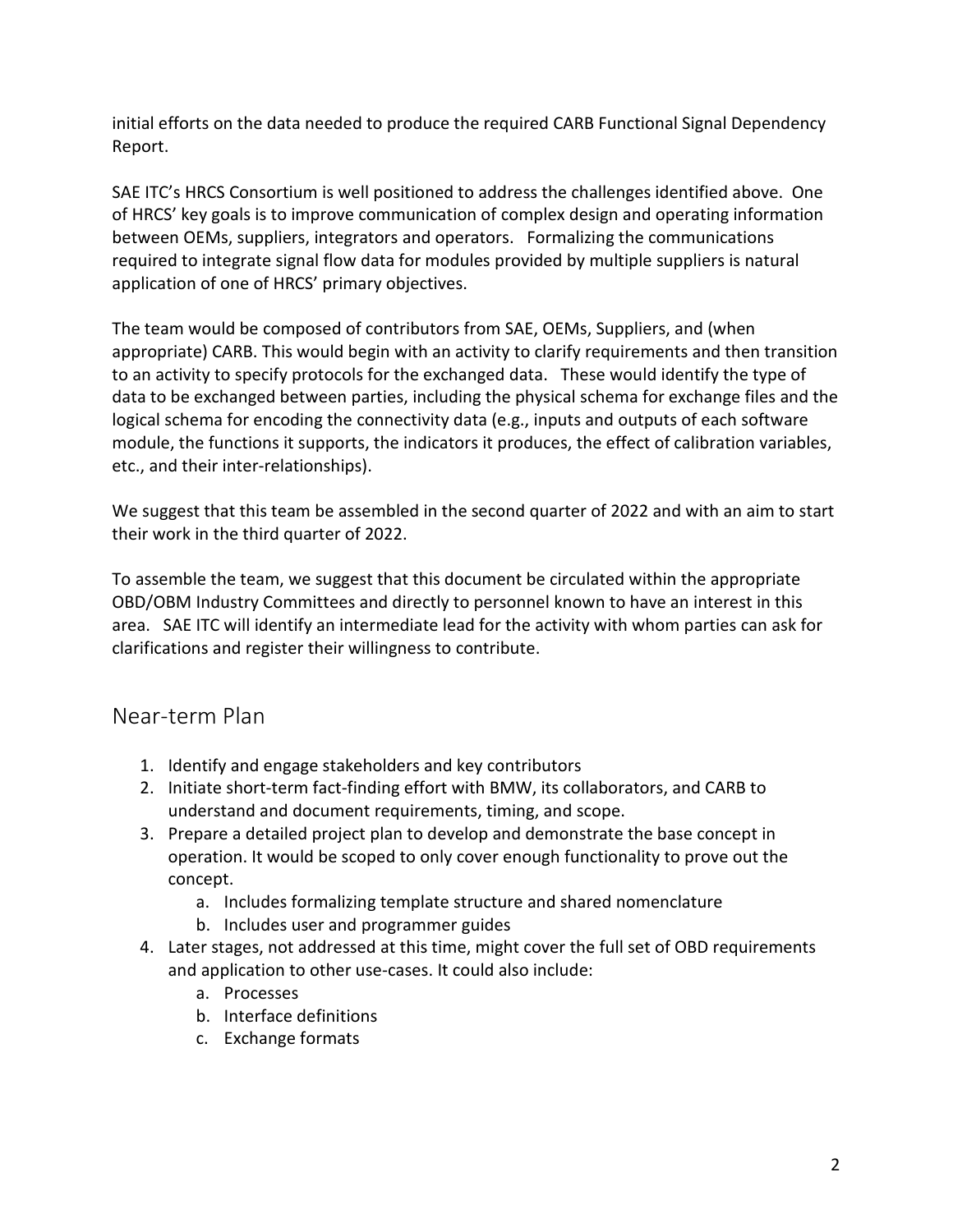## Initial Questions for Contributors

- 1. Are you interested in such a collaboration with HRCS to address the relevant CARB certification requirements?
- 2. Will you be willing to share an overview of your current projects in this area with members of the team?
- 3. Would you be willing to dedicate the time required to support the initiative and help to produce the required outputs? It is estimated that members of this team will contribute approximately 4 hours per week for coordination and generation of required outputs. This time will typically be spent in a 1-hour meeting per week plus 3 hours of offline work.

#### HRCS Overview

SAE ITC's HRCS is a Consortium focused on "Health-Ready Components & Systems". HRCS is a 501(C6) organization meaning that the members of HRCS are *companies,* unlike SAE International which is a 501(C3) where the members are *individuals*. This means that a single corporate membership includes all employees of the company.

SAE International is responsible for its standards groups which are forbidden from serving the interest of specific companies but focus instead on the industry as a whole. In a complementary way, HRCS can develop methods and implementations beyond the relevant standards documents and they can indeed serve the needs of its member companies.

Importantly, HRCS provides a legal umbrella for OEMs, suppliers, and integrators to collaborate on a precompetitive basis and avoid running afoul of anti-trust regulations. It also provides an administrative support function to facilitate the smooth functioning of the consortium. This allows HRCS teams to work at a much greater level of detail and to discuss how the results are aligned with member specific applications.

HRCS [\(https://www.sae-itc.com/programs/hrcs\)](https://www.sae-itc.com/programs/hrcs) was created to build on its foundation standard document: SAE JA6268 [\(https://www.sae.org/standards/content/ja6268\\_201804/\)](https://www.sae.org/standards/content/ja6268_201804/) *Design & Run-Time Information Exchange for Health-Ready Components.*

HRCS is able to provide the right kind of organizational structure to address CARB requirements by having key OEMs, suppliers, and technology partners join the consortium and together share the burdens of developing cost-effective solutions meeting the needs of its member companies while addressing the requirements of CARB. Several existing members have expressed interest in participating in this project. HRCS Membership fees are low to encourage increased membership while covering the necessary administrative and support functions. Membership enables unlimited employee participation from the member organization.